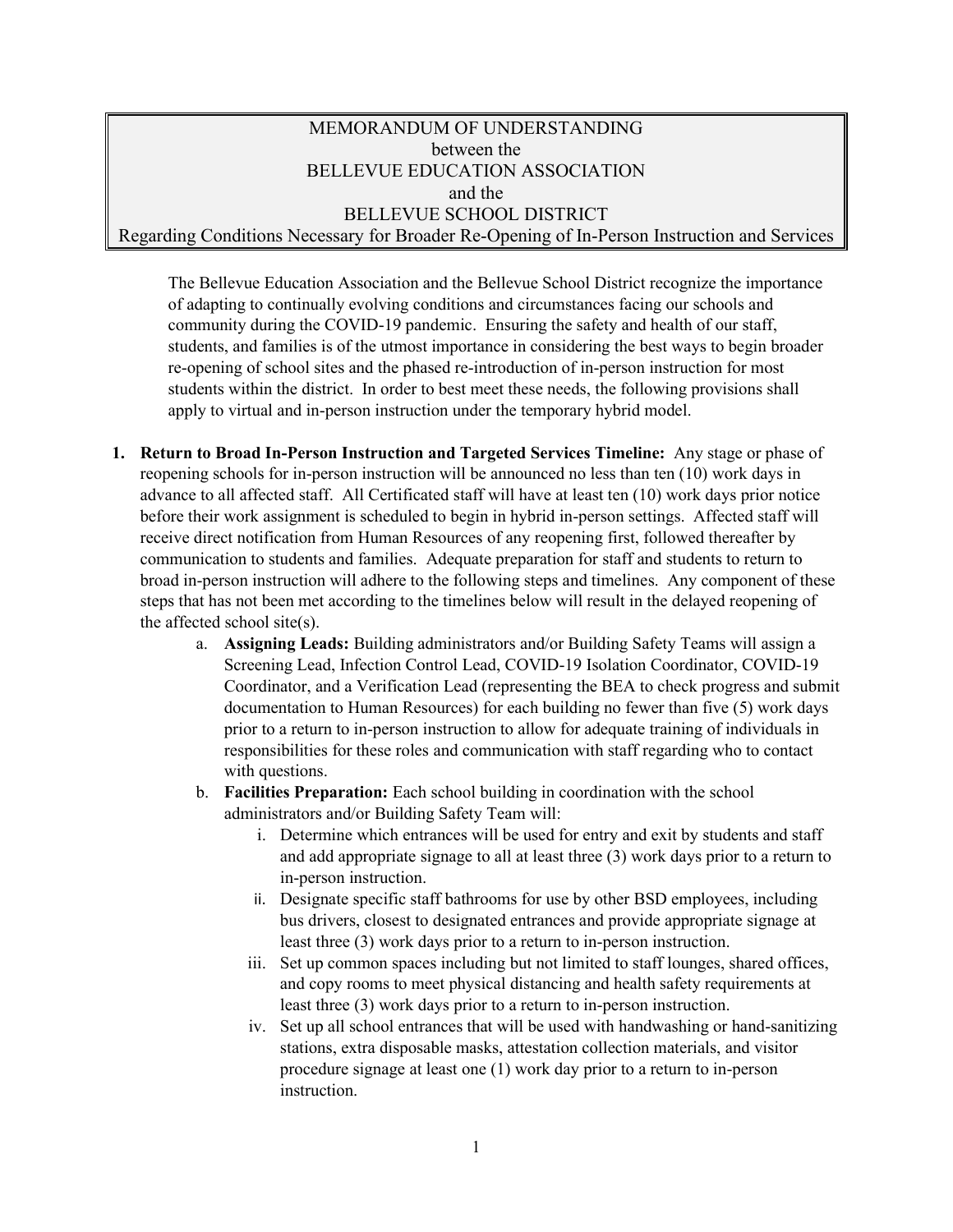- v. Ensure all waiting areas for screening, including school entrances, have clearly marked six (6) foot separations for physical distancing while in screening lines at least one (1) work day prior to a return to in-person instruction.
- vi. Secure BSD provided safety materials including but not limited to no-touch thermometers, disposable gowns, cleaning supplies, masks, face-shields, and safety signage templates, clearly communicating to affected staff where these materials are located at least three (3) work days prior to a return to in-person instruction.
- vii. Mark hallways and stairwells with directional arrows to ensure "one way," single file transition from doors to classrooms at least one (1) work day prior to a return to in-person instruction.
- viii. Identify an Isolation Room designated for students who show symptoms at least one (1) work day prior to a return to in-person instruction.

Should additional health and safety concerns exist with a specific facility, building administration and Building Safety Teams will work together to address any site-specific issues.

- c. **Systems Preparation:** Each school building at the direction of the school administrators and/or Building Safety Teams will:
	- i. Determine and communicate an appropriate system for entry screening (building entrance or classroom entrance) along with a schedule of staff assignments for screening that has the least possible infringement upon learning time and does not infringe upon guaranteed educator preparation time at least three (3) work days prior to a return to in-person instruction to allow for adequate training of individuals.
	- ii. Develop and communicate an appropriate plan for student arrival and dismissal procedures including needed staffing, routes, physically distanced designated waiting areas, staggered times, etc. at least three (3) work days prior to a return to in-person instruction to allow for adequate training of individuals.
	- iii. Develop and communicate procedures to facilitate pick up and drop off of emergency items (medication, food due to dietary restrictions, personal hygiene needs, etc.) from parent(s)/guardian(s) to students should those items be deemed emergent at least three (3) work days prior to a return to in-person instruction to allow for adequate communication time.
	- iv. Survey classroom facilities and assign each staff member to a classroom or workspace adequate to meeting the physical distancing requirements dictated by the class enrollment (ex: if a class section has 18 students enrolled, the classroom assigned to that educator must be large enough to accommodate that large a group) at least five (5) work days prior to a return to in-person instruction to allow for moving and classroom setup.
	- v. Ensure that each classroom and common space for staff is equipped with adequate cleaning and sanitizing supplies for shared touchable surfaces at least three (3) work days prior to a return to in-person instruction.
- **2. Staff Training:** All certificated staff are required to be provided and complete the identified training below in advance of any in-person services. A portion of the time for this training will be provided through additional independent asynchronous time in the two (2) work days leading up to any return to targeted and/or broad in-person instruction as outlined in Section 3 of this MOU.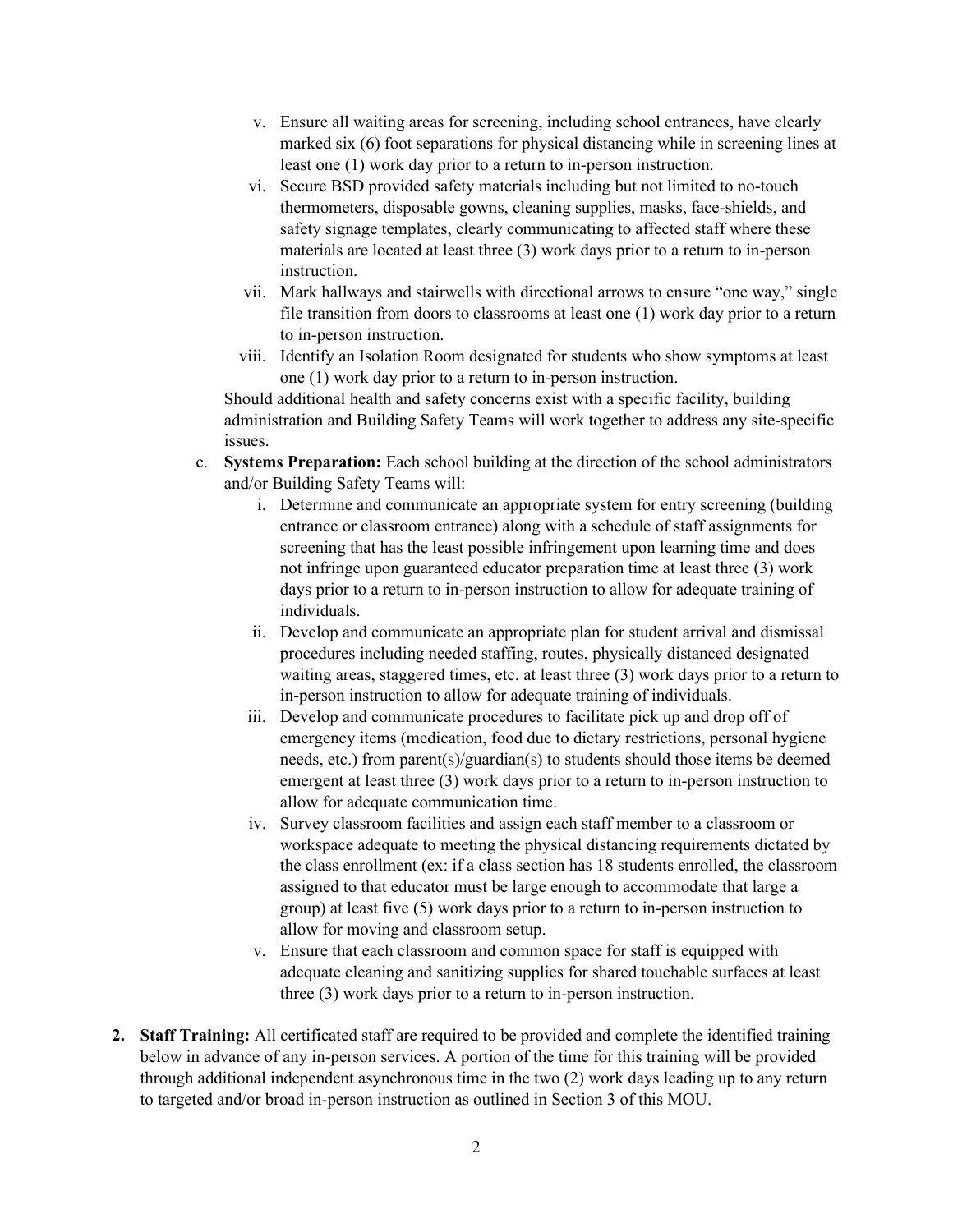- a. SafeSchools COVID19 training.
- b. Site specific training related to safety and procedures prior to the employee returning to in-person work.
- c. Role specific training regarding physical distancing and other safety measures prior to returning to in-person work. Such role-specific training shall include positions that may have greater risk of exposure, including but not limited to, Nurses, OT, PT, SLP, Special Education or other roles.
- d. All training shall be in accordance to the most recent safety guidelines as determined by OSHA and L&I.
- **3. Classroom and in-person materials setup:** In acknowledgement of the time necessary for moving materials between classrooms and setting up learning spaces necessitated by circumstances related to COVID-19, the two (2) work days prior to a return to in-person instruction will be entirely asynchronous time for affected staff and students. Educational activities during this asynchronous time will be as independently oriented as possible to continue student education while providing educators freedom to set up and prepare adequately for inperson instruction. During this time, at least one (1) hour of developmentally appropriate student training, developed by the District, will be made available to students and families to help familiarize them with procedures necessary to returning to in-person instruction. This student training will be reinforced and clarified within the first week of returning to broad in-person instruction at the school site. To the extent needed, one (1) of these days preceding the commencement of broad in-person instruction will be used to allow interested staff to go through building safety practices and procedures in person so they are familiar with them prior to students returning. A physical or virtual site walk through shall be provided to any interested staff prior to the return to in-person services.
- **4. Elementary Conferences:** To be responsive to our staff and families' needs at this time, for the 2020-21 school year elementary educators have the option of conducting conferences on six dedicated days. Conferences may be conducted the afternoons of October 12, 13 and 14, 2020 as scheduled AND/OR November 23, 24 and 25, 2020. Building Leadership Teams will help coordinate a school-based plan for conferences. For conferences that are shifted to November, educators may still also use the afternoons of October 12, 13 and 14 to connect with students and families who educators determine need the connection earlier than November. During conference afternoons, students are expected to engage in independent asynchronous learning as coordinated by teachers; teachers are not expected to lead small groups on these dates. In the event that schools have returned to in-person instruction, affected staff and students will follow current early release procedures as described in the CBA.
- **5. Elementary Specialists:** Full-time elementary specialists serve students in grades K-5 with 28- 30 contacts per week. To minimize specialists' exposure to nearly 500 students per week in person, specialists will provide all instruction remotely for the remainder of the 2020-2021 school year.
	- a. **Specialist Schedules:** The live synchronous schedule for specialists and their assignments will be adjusted no later than the last workday in December. Specialists will be surveyed for ranked individual preferences in assignment for the remainder of the 2020-2021 school year. Every effort will be made to meet these ranked preferences.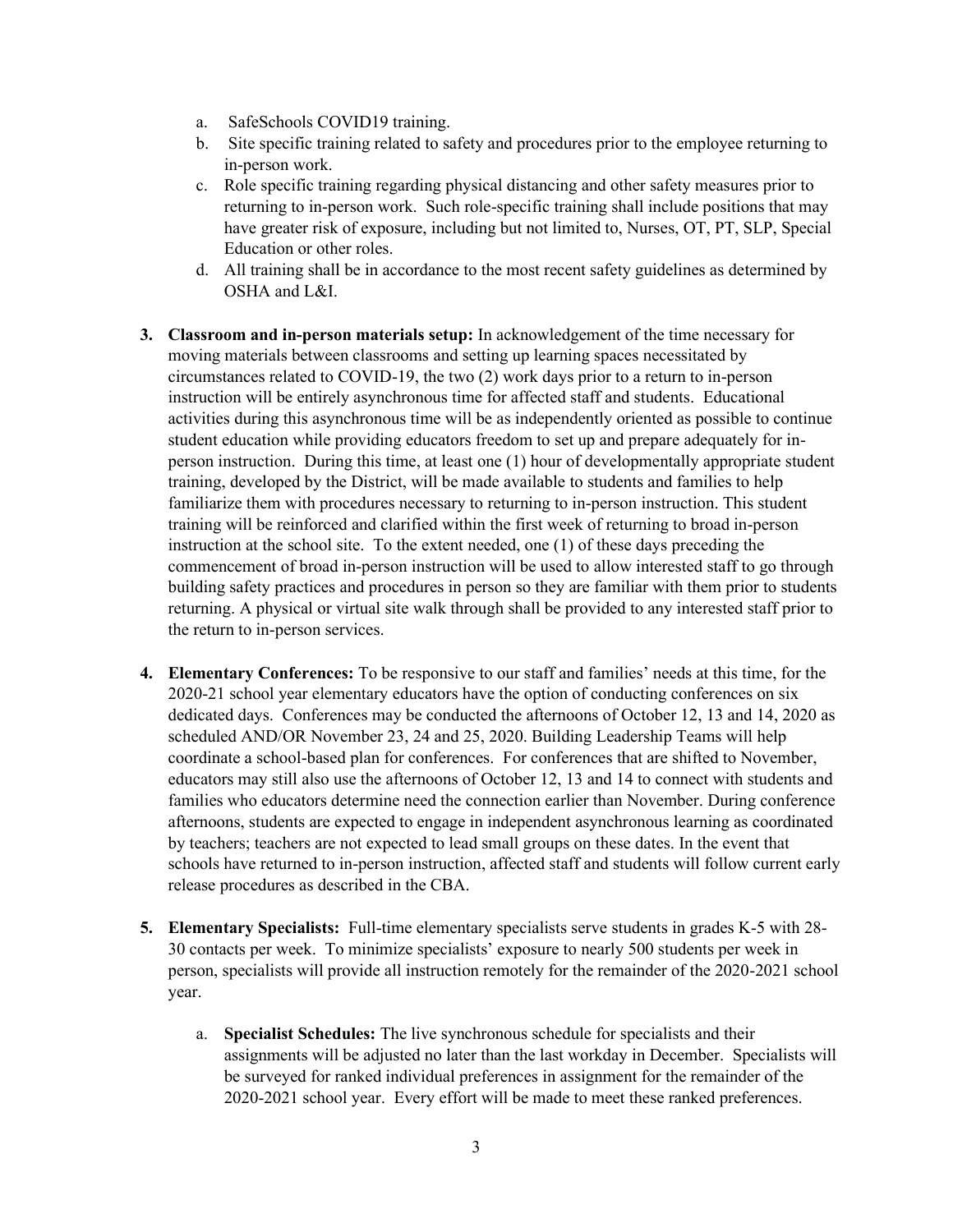- b. **Specialist Grading:** For the duration of the 2020-2021 school year, elementary specialists will not be required to report grading for students so as to alleviate workload issues.
- c. **Specialist Participation in Student Conferences:** Due to limited number of contacts with individual students thus far, for the duration of the 2020-2021 school year, elementary specialists will not be required to participate in conferences for students so as to alleviate workload issues. During these designated conference times, Specialists will have the opportunity to continue work on their other professional responsibilities.
- **6. Elementary Schedules:** In the event of a broader reopening of in-person services at schools, elementary school schedules while operating under a hybrid system for the 2020-2021 school year will be adjusted from traditional school days as follows.
	- a. **Planning Time**: To provide classroom teachers with their contractual planning time of 40 minutes, four days per week, the elementary in-person student day will allow for banking of planning minutes for use on Wednesdays before early release time.
	- b. **Wednesday learning**: Wednesdays will remain fully remote for all elementary grade levels, K-5, for the remainder of the 2020-2021 school year.
- **7. Class Size and Staffing Conditions:** All class size and staffing conditions below must be met for all affected classes at least five (5) work days prior to any return to broad in-person hybrid instruction and maintained throughout the duration of the hybrid model at any BSD school site as follows:
	- a. The number of students enrolled in an educator's class roster must be low enough to allow for safe adherence to Department of Health physical distancing guidelines for the assigned classroom space prior to returning to in-person instruction.
	- b. Any classrooms requiring multiple adults (ex: co-teachers, GSAs, paraprofessionals, etc.) shall include these individuals in the calculation of the total number of individuals present to meet safe physical distancing guidelines.
	- c. In order to maintain the heathiest and safest learning environment possible in the circumstances, students who enroll partway through the year will only be placed in sections where it is assured that all physical distancing requirements can still be met with the addition of another student. This may mean enrollment in virtual learning or an alternate school site that has adequate space.
	- d. Every attempt possible will be made to create an even distribution of students between A and B sections in an educator's hybrid schedule class rosters provided the physical setup supports this provision.
- **8. Wednesday Instructional Time:** In order to provide additional educational support and access to students, beginning the first Wednesday of second quarter (November 18), Wednesday instructional time as described in the "Impact of the Pandemic of Coronavirus for the 2020-2021 School Year" MOU will become synchronous time instead of asynchronous time. The content of this synchronous time is up to the discretion of individual educators in both elementary and secondary classes. The intent of this change is to best support student learning during an extended virtual learning timeframe.

Elementary staff and students will move to having up to the first 90 minutes of Wednesday's learning time available for synchronous instructional time, with the remainder staying as asynchronous time. For secondary staff, the rotating Wednesday class schedule and times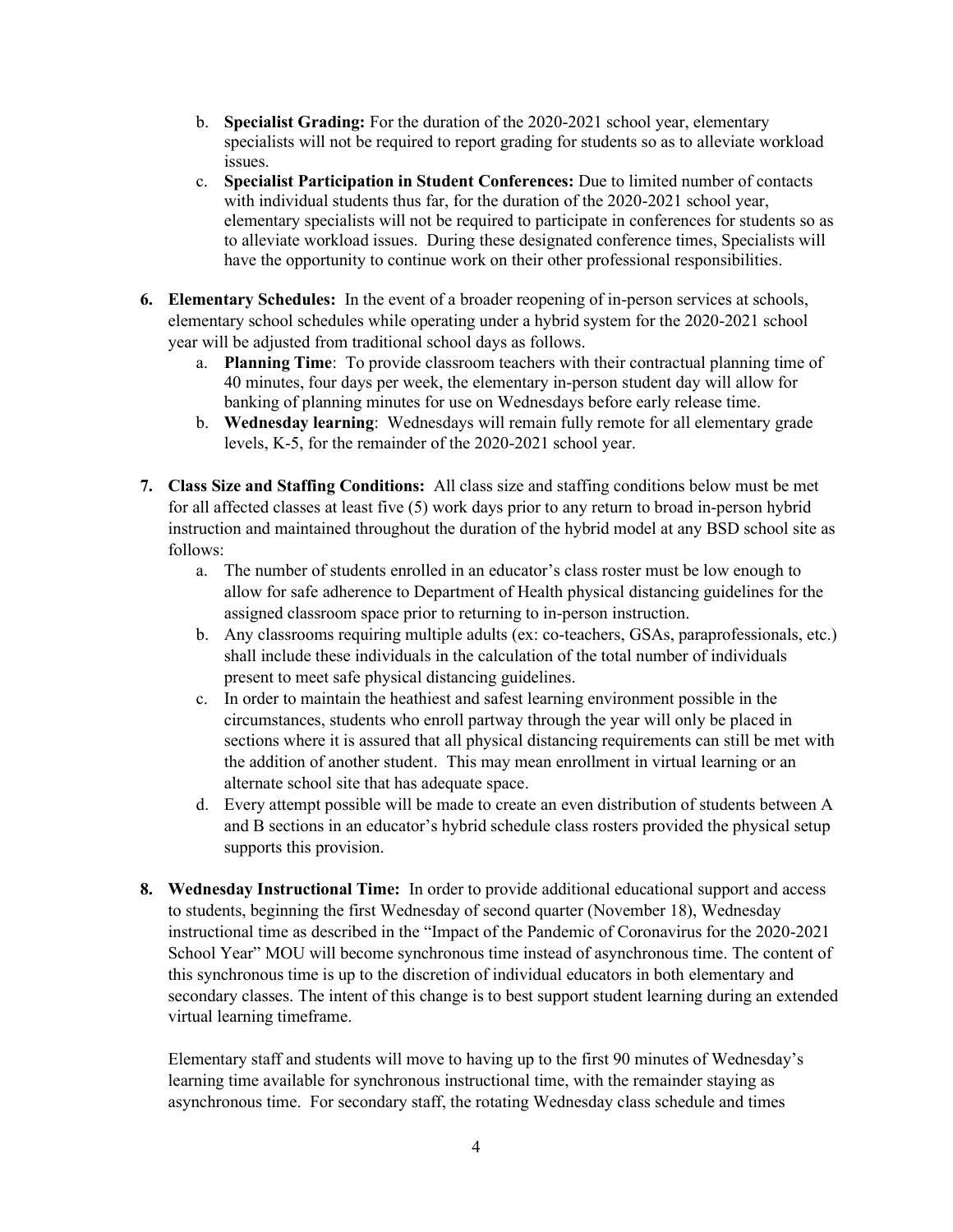previously identified will remain in place to maintain consistency while moving from asynchronous to synchronous time.

In the event a holiday occurs during a school week, schedules will be adjusted to simply maintain two synchronous contacts with students for that week. A listing of how this will look for remaining holidays for the 2020-2021 school year will be provided no later than November 18, 2020.

- **9. Period 8 Usage:** For the remainder of the 2020-2021 school year, times designated as Period 8 within the student schedule will continue to be available for previously described uses as well as for individual educator planning time.
- **10. Building Use:** In order to allow for greater ease of delivery and more robust instruction to students learning in virtual environments, educators may choose to go into buildings and use classrooms, resources, and equipment beginning November 12, 2020. All provisions regarding procedures for cleaning, safety, and health will be in place by this date and will be followed by staff choosing to provide instruction from school buildings. Because some classrooms and spaces are already in use for services, not all classroom spaces will be available for instruction immediately. Educators wanting to make individual use of classroom space should check with building administrators regarding availability. These spaces should become available for use by no later than November 30, 2020.

Select buildings will be opened for use by students to have increased access to internet/Wi-Fi, support for learning, and/or access to mental health services. Any buildings reopening for such services will follow the guidelines set out in the "Plans for Targeted In-Person Services in Schools" section of this MOU.

- **11. Student Success:** In order to ensure the continued academic and social growth and success of students upon a broad return to in-person instruction, the following standards, practices, and procedures shall be in place.
	- a. District communication on student expectations shall be provided to all students and families through multiple means and languages. Grading, attendance, and discipline data disaggregated by race and Free and Reduced Lunch (FRL) status shall be reviewed in Meet and Confer to discuss adjustments that may need to be made to virtual and inperson hybrid learning.
	- b. If students are adversely impacted (i.e. lack of technology access, transportation, food insecurity, caring for family members), every effort will be made to mitigate those impacts to including discussions about alternative learning environments, personalized credit recovery services, etc. as described in the "Plans for Targeted In-Person Services in Schools" section of this MOU.
- **12. Plans for Targeted In-Person Services in Schools:** In recognition of the fact that one-size-fitsall solutions are not as effective as specific individualized ones carried out by building staff who best know the needs of their students, the following guidance will apply to planning targeted inperson services provided at a school site. The primary educational goal of such services is to advance the agency of disenfranchised students and to support their educational and/or mental health needs. These services will be in addition to existing in-person services provided at this time.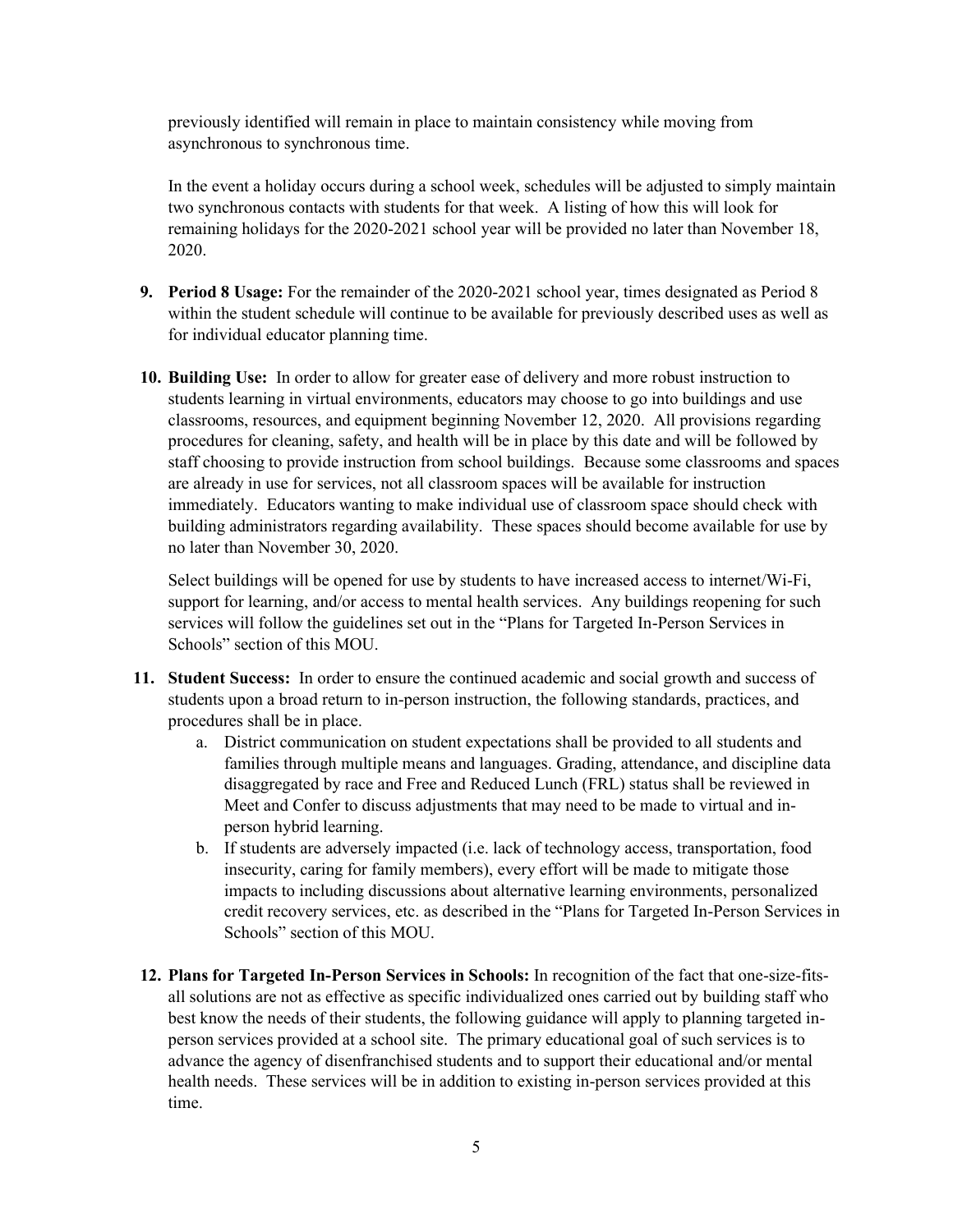Building staff proposing targeted in-person services will do the following when planning any such programs:

- a. Use the following student groups/descriptors for prioritization of targeted in-person services plans:
	- i. Serving our youngest learners
	- ii. Serving students with disabilities
	- iii. Serving students experiencing homelessness (McKinney-Vento)
	- iv. Serving students demonstrating difficulties with accessing or success in virtual learning (ex: students with a high number of absences, students with a high number of D and F grades as of the quarter, students with a high number of "I" designations from last year, students reporting difficulty consistently connecting to virtual classrooms).
- b. Identify student cohorts or small groups fitting the descriptions above that targeted services will serve by drafting a plan answering:
	- i. Which student groups (e.g., racial/ethnic, students with disabilities, English language learners, students struggling with accessing virtual learning) are most affected by this? What are the potential and intended impacts on these groups?
	- ii. Does this ignore or worsen existing disparities or produce other intended or unintended consequences that may impact any particular student and family groups? How?
	- iii. How does/could this promote opportunity or access for those who have been historically excluded? How can this benefit students equitably?
	- iv. How does serving the identified group fit (or not) with School Improvement Plans?
	- v. Have provisions been made to provide necessary supports (e.g., training, resources, time, etc.) for implementation? What are the needed supports and timeline?
	- vi. What measurable outcomes will be monitored for evaluation of success and impact (intended and unintended)? What is the timeline and process for monitoring, evaluating, and updating as needed?
	- vii. What parent/guardian outreach has been conducted to engage them in an interactive process that ensures broad support for in-person services?
- c. Create a plan for equitably soliciting volunteers from the staff who will provide targeted services, including descriptions of what responsibilities will be removed from those volunteers and what remedies will be provided to address workload imbalances.
- d. Identify space and total capacity limitations for targeted services in order to avoid overcrowding or the need to turn students away due to health and safety guideline restrictions (ex: supervision requirements, large numbers of contacts/exposures, physical distancing, etc.).
- e. Have the Building Leadership and Racial Equity and Inclusion Teams indicate their support of any plans for targeted services meeting school, district, and community goals.
- f. Have the school nurse sign their approval that targeted service plans meet all safety and health requirements.
- g. Have the transportation department sign their approval of any transportation needs required by targeted services.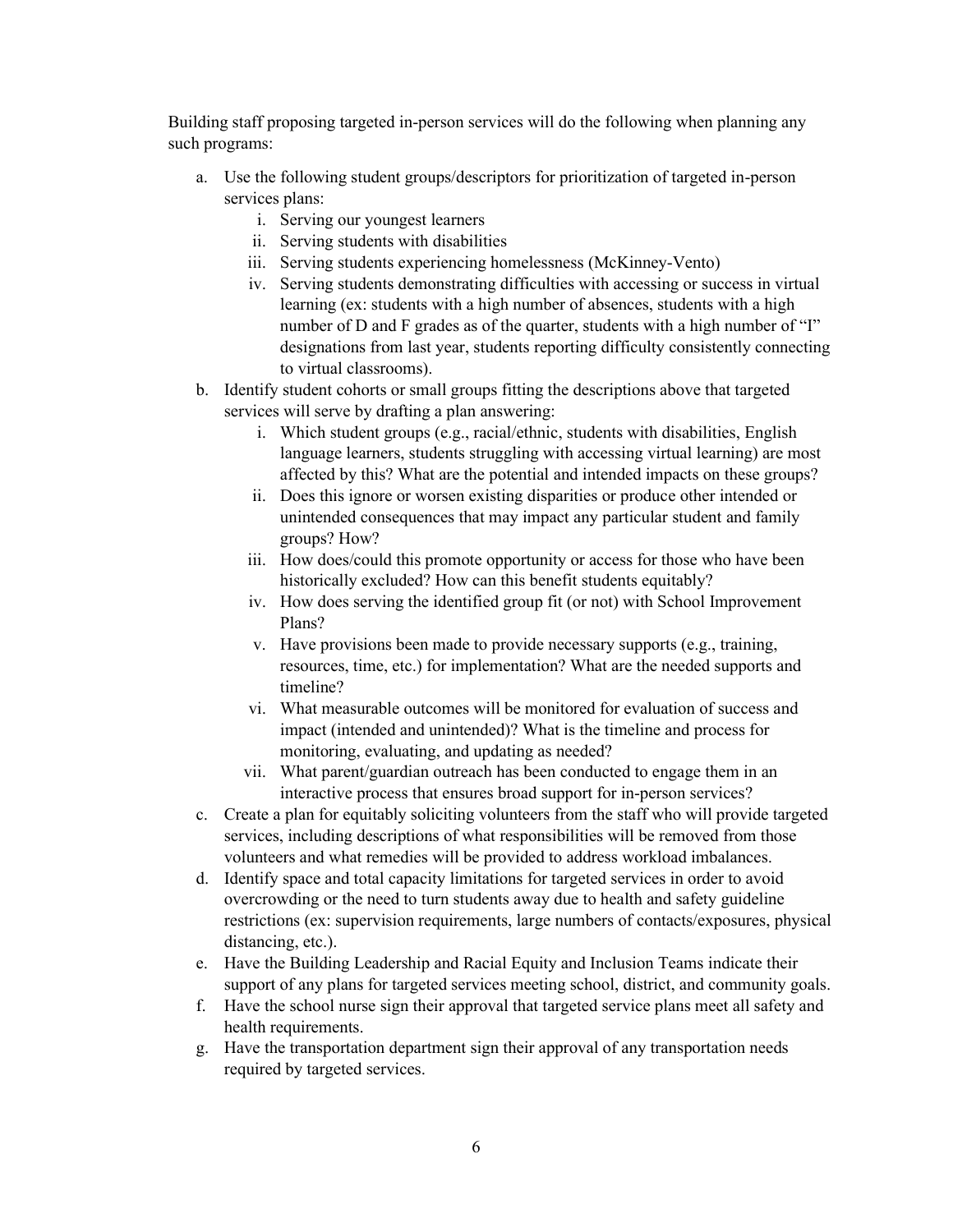- h. Have nutrition services staff sign their approval of any meal distribution needs required by targeted services.
- i. Have custodial services staff sign their approval of any needs required by targeted services.
- j. Have Human Resources sign their approval that all contractually related items are in compliance.
- k. Submit completed plans as described above to the relevant Executive Director and the Human Resources department for review during Meet and Confer.

Final approval of all school-based plans for extending in-person services will be by BSD's Executive Team. Three weeks after the initial commencement of any Targeted In-Person program at a school site, all affected staff will convene to conduct a programmatic review including assessment of conditions, effectiveness, successes, and challenges of the program.

**13. Quarantining Protocols:** If a person has been confirmed/diagnosed with COVID-19 in the school building, trained staff will lead contact tracing. All close contacts of someone with a confirmed case of COVID-19 will be sent home to quarantine for 14 days. If two or more positive COVID-19 cases are confirmed in individuals within any in-person program within a 14-day period, all individuals within that program will be sent home to quarantine and resume remote learning for 14 days. Considerations for closure of an entire school for 14 days will be made in consultation with King County Public Health. For questions about leave considerations connected to such quarantining requirements, please see the previous Impact of the Pandemic of Coronavirus for the 2020-2021 School Year MOU.

## **14. Additional Provisions for Staff Providing In-Person Services:**

- a. **Leaves:** Flexibility for staff providing in-person services in terms of accessing leave will be allowed under the provisions of Article 17, Section 13 and considered on a case by case basis. This may include but is not limited to a variety of options including access to dedicated substitutes, access to specially dedicated leave, and/or other options. Approval of these leave options will be subject to review between BEA and BSD at Meet and Confer.
- b. **Childcare:** Staff who are required to provide in-person services will have priority consideration for available slots in district sponsored childcare programs.
- **15. Safety and Discipline Related to COVID-19:** The safety and security of our students' and staff's health is of paramount importance during a time of increased risk. As a result, it is our collective responsibility to ensure that all students and staff have a clear understanding of the policies and procedures established by the School Board to keep us all safe under current circumstances. The following section is intended for parents, staff, and students to have clear guidance on their disciplinary rights and responsibilities related to health and safety. Safety and Discipline procedures during this time will remain consistent with building and district policies and standards with an emphasis on the fact that the safety and health of staff and students is the district's first priority.
	- a. Students shall be required to follow all special safety protocols developed by school buildings and the district in response to COVID-19 and in-person schooling.
	- b. All students will wear a face covering, except as permitted by CDC Guidelines.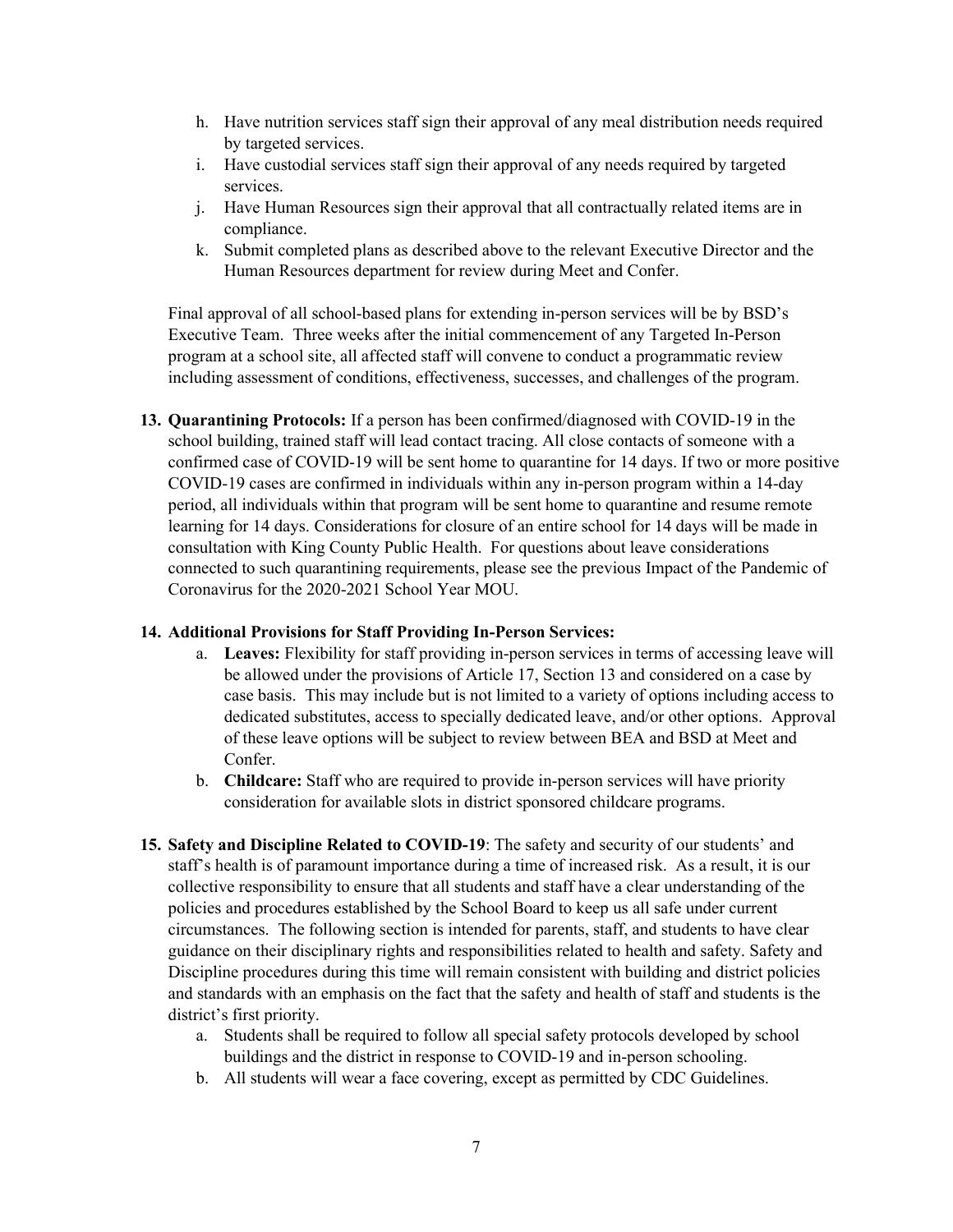- c. Students will be provided age and culturally appropriate instruction on face coverings, hygiene, and physical distancing within the first week of a return to in-person school services.
- d. Students new to the district after the start of the school year, will be provided opportunity to review health and safety protocols as determined by the school.
- e. All disciplinary policies, procedures, and conditions as contained in the Collective Bargaining Agreement will remain in effect.
- f. In the event a student willfully and knowingly violates safety protocols towards an employee in a manner that may cause harm (for example, purposefully removing a mask and coughing or sneezing on the employee), the administrator or designee will take appropriate disciplinary action treating such an offense as high risk behavior, which may result in the student's removal from the learning environment in accordance with Board Policy 3241 and may be subject to discipline under Board Policy 3207 for Harassment Intimidation or Bullying. Consequences for infractions will be consistent with those outlined in Board Policy 3241P Exhibits A and B. The District shall pay for any out-ofpocket costs for COVID-19 testing for any potentially affected employee. Such an incident shall be deemed assault behavior as defined in Article 6, Section 8 of the CBA and employees shall be afforded all additional protections and compensation described under this provision.
- **16. Virtual Environments:** The District and the Association collectively recognize that the safety and health of students and staff is not limited to physical spaces, but online ones as well. The well-being of students and staff in a safe, supportive, and cohesive classroom environment is a right that can be expected regardless of whether that classroom is in person or virtual in nature. The following guidelines are intended to ensure the appropriate protection of individual rights and responsibilities for students and staff in virtual environments, as well as to provide clarity on how existing School Board policies and procedures will be applied in the protection of those virtual spaces.
	- a. Inappropriate actions on a student's camera or in district approved online platforms should be addressed consistent with classroom management protocols and reported to the administrator. Employees shall not be held responsible for student actions on camera or approved platforms in a virtual environment.
	- b. Any live sessions conducted with students will not be required to be recorded. If the employee opts to record, they will let the audience know. Educators will be informed about any students who are excluded from being recorded by the District in order to protect and preserve the privacy rights of those students and their families.
	- c. During live/synchronous virtual sessions, building and classroom discipline expectations should be followed. Building and classroom discipline procedures will be adhered to in the virtual setting (i.e. Positive Behavioral Interventions and Supports (PBIS), conferring with students one-on- one regarding behavior, etc.).
	- d. In accordance with the Collective Bargaining Agreement and state law, the ability of an educator to exclude a student from class remains in place for behavior violations, including extreme disruptions to the learning environment. This is intended for the protection of others within the learning environment. In such cases, the employee will notify the principal at the end of the online session or within a reasonable amount of time.
	- e. Students who repeatedly disrupt the virtual learning environment will be removed from the session and referred to the appropriate administrator and will not be admitted back